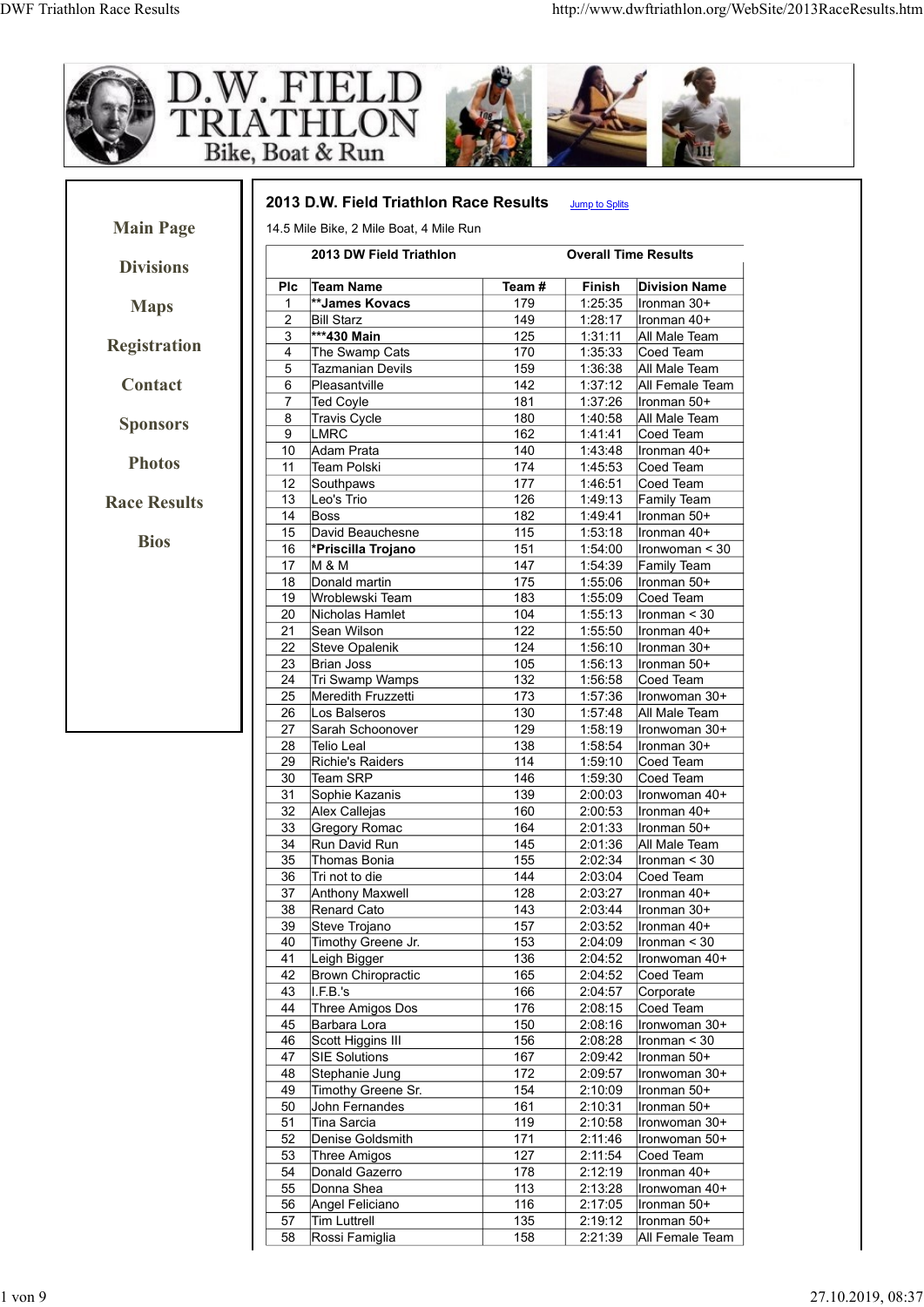| <b>DWF Triathlon Race Results</b> |    |                                  |            |                    | http://www.dwftriathlon.org/WebSite/2013RaceResults.htm |
|-----------------------------------|----|----------------------------------|------------|--------------------|---------------------------------------------------------|
|                                   | 59 | No Nuts Just Guts                | 148        | 2:21:41            | All Female Team                                         |
|                                   | 60 | Sarah Flynn                      | 112        | 2:22:09            | $l$ ronwoman < 30                                       |
|                                   | 61 | Lance Hayes                      | 101        | 2:22:12            | Ironman 40+                                             |
|                                   | 62 | Cheryl Washwell                  | 123        | 2:25:42            | Ironwoman 50+                                           |
|                                   | 63 | Robert O'Connor                  | 168        | 2:28:36            | Ironman 60+                                             |
|                                   | 64 | Vickie Warner<br>65 Larry Howard | 163<br>141 | 2:37:08<br>2:37:22 | Ironwoman 60+<br>Ironman 40+                            |

|                                |                                            |            |                            |                    | http://www.dwftriathlon.org/WebSite/2013RaceResults.htm |
|--------------------------------|--------------------------------------------|------------|----------------------------|--------------------|---------------------------------------------------------|
| 59                             | No Nuts Just Guts                          | 148        |                            | 2:21:41            | All Female Team                                         |
| 60                             | Sarah Flynn                                | 112        |                            | 2:22:09            | Ironwoman < 30                                          |
| 61                             | Lance Hayes                                | 101        |                            | 2:22:12            | Ironman 40+                                             |
| 62<br>63                       | Cheryl Washwell<br>Robert O'Connor         | 123<br>168 |                            | 2:25:42<br>2:28:36 | Ironwoman 50+<br>Ironman 60+                            |
| 64                             | Vickie Warner                              | 163        |                            | 2:37:08            | Ironwoman 60+                                           |
| 65                             | Larry Howard                               | 141        |                            | 2:37:22            | Ironman 40+                                             |
|                                | * Overall Female Winner                    |            |                            |                    |                                                         |
|                                | ** Overall Male Winner                     |            |                            |                    |                                                         |
|                                | *** Overall Team Winner                    |            |                            |                    |                                                         |
|                                | 2013 DW Field Triathlon                    |            | <b>Winners by Division</b> |                    |                                                         |
| <b>PIC</b>                     | <b>Team Name</b>                           | Team#      | Finish                     |                    | <b>Division Name</b>                                    |
| 1<br>2                         | <b>Nicholas Hamlet</b><br>Thomas Bonia     | 104<br>155 | 1:55:13<br>2:02:34         |                    | Ironman < 30<br>Ironman $<$ 30                          |
| 3                              | Timothy Greene Jr.                         | 153        | 2:04:09                    |                    | Ironman $<$ 30                                          |
| 4                              | Scott Higgins III                          | 156        | 2:08:28                    |                    | Ironman < 30                                            |
| $\mathbf{1}$                   | **James Kovacs                             | 179        | 1:25:35                    |                    | Ironman 30+                                             |
| 2<br>3                         | <b>Steve Opalenik</b><br><b>Telio Leal</b> | 124<br>138 | 1:56:10<br>1:58:54         |                    | Ironman 30+<br>Ironman 30+                              |
| $\overline{4}$                 | Renard Cato                                | 143        | 2:03:44                    |                    | Ironman 30+                                             |
| $\mathbf{1}$                   | <b>Bill Starz</b>                          | 149        | 1:28:17                    |                    | Ironman 40+                                             |
| 2<br>3                         | Adam Prata<br>David Beauchesne             | 140<br>115 | 1:43:48<br>1:53:18         |                    | Ironman 40+<br>Ironman 40+                              |
| 4                              | Sean Wilson                                | 122        | 1:55:50                    |                    | Ironman 40+                                             |
| 5                              | Alex Callejas                              | 160        | 2:00:53                    |                    | Ironman 40+                                             |
| 6<br>7                         | Anthony Maxwell<br>Steve Trojano           | 128<br>157 | 2:03:27<br>2:03:52         |                    | Ironman 40+<br>Ironman 40+                              |
| 8                              | Donald Gazerro                             | 178        | 2:12:19                    |                    | Ironman 40+                                             |
| 9                              | Lance Hayes                                | 101        | 2:22:12                    |                    | Ironman 40+                                             |
| 10                             | Larry Howard                               | 141        | 2:37:22                    |                    | Ironman 40+                                             |
| 1<br>$\overline{2}$            | <b>Ted Coyle</b><br>Boss                   | 181<br>182 | 1:37:26<br>1:49:41         |                    | Ironman 50+<br>Ironman 50+                              |
| 3                              | Donald martin                              | 175        | 1:55:06                    |                    | Ironman 50+                                             |
| 4                              | <b>Brian Joss</b>                          | 105        | 1:56:13<br>2:01:33         |                    | Ironman 50+                                             |
| 5<br>6                         | Gregory Romac<br><b>SIE Solutions</b>      | 164<br>167 | 2:09:42                    |                    | Ironman 50+<br>Ironman 50+                              |
| $\overline{7}$                 | Timothy Greene Sr.                         | 154        | 2:10:09                    |                    | Ironman 50+                                             |
| 8                              | John Fernandes                             | 161        | 2:10:31                    |                    | Ironman 50+                                             |
| 9<br>10 <sup>°</sup>           | Angel Feliciano<br>Tim Luttrell            | 116<br>135 | 2:17:05<br>2:19:12         |                    | Ironman 50+<br>Ironman 50+                              |
| $\mathbf{1}$                   | <b>Robert O'Connor</b>                     | 168        | 2:28:36                    |                    | Ironman 60+                                             |
| $\mathbf{1}$                   | *Priscilla Trojano                         | 151        | 1:54:00                    |                    | Ironwoman < 30                                          |
| $\overline{2}$<br>$\mathbf{1}$ | Sarah Flynn<br><b>Meredith Fruzzetti</b>   | 112<br>173 | 2:22:09<br>1:57:36         |                    | Ironwoman < 30<br>Ironwoman 30+                         |
| $\overline{c}$                 | Sarah Schoonover                           | 129        | 1:58:19                    |                    | Ironwoman 30+                                           |
| 3                              | Barbara Lora                               | 150        | 2:08:16                    |                    | Ironwoman 30+                                           |
| 4                              | Stephanie Jung                             | 172        | 2:09:57                    |                    | Ironwoman 30+                                           |
| 5<br>$\mathbf{1}$              | Tina Sarcia<br>Sophie Kazanis              | 119<br>139 | 2:10:58<br>2:00:03         |                    | Ironwoman 30+<br>Ironwoman 40+                          |
| $\overline{2}$                 | Leigh Bigger                               | 136        | 2:04:52                    |                    | Ironwoman 40+                                           |
| 3                              | Donna Shea                                 | 113        | 2:13:28                    |                    | Ironwoman 40+                                           |
| $\mathbf{1}$<br>$\overline{2}$ | <b>Denise Goldsmith</b><br>Cheryl Washwell | 171<br>123 | 2:11:46<br>2:25:42         |                    | Ironwoman 50+<br>Ironwoman 50+                          |
| $\mathbf{1}$                   | <b>Vickie Warner</b>                       | 163        | 2:37:08                    |                    | Ironwoman 60+                                           |
| $\mathbf{1}$                   | I.F.B.'s                                   | 166        | 2:04:57                    |                    | Corporate                                               |
| $\mathbf{1}$<br>$\overline{2}$ | ***430 Main<br><b>Tazmanian Devils</b>     | 125<br>159 | 1:31:11<br>1:36:38         |                    | All Male Team<br>All Male Team                          |
| 3                              | <b>Travis Cycle</b>                        | 180        | 1:40:58                    |                    | All Male Team                                           |
| 4                              | Los Balseros                               | 130        | 1:57:48                    |                    | All Male Team                                           |
| 5<br>$\mathbf{1}$              | Run David Run                              | 145        | 2:01:36<br>1:37:12         |                    | All Male Team<br>All Female Team                        |
| $\overline{2}$                 | Pleasantville<br>Rossi Famiglia            | 142<br>158 | 2:21:39                    |                    | All Female Team                                         |
| $\mathfrak{S}$                 | No Nuts Just Guts                          | 148        | 2:21:41                    |                    | All Female Team                                         |
| $\mathbf{1}$                   | <b>The Swamp Cats</b>                      | 170        | 1:35:33                    |                    | Coed Team                                               |
| $\overline{c}$<br>3            | LMRC<br>Team Polski                        | 162<br>174 | 1:41:41<br>1:45:53         |                    | Coed Team<br>Coed Team                                  |
| $\overline{4}$                 | Southpaws                                  | 177        | 1:46:51                    |                    | Coed Team                                               |
| 5                              | Wroblewski Team                            | 183        | 1:55:09                    |                    | Coed Team                                               |
| 6                              | Tri Swamp Wamps                            | 132        | 1:56:58                    |                    | Coed Team                                               |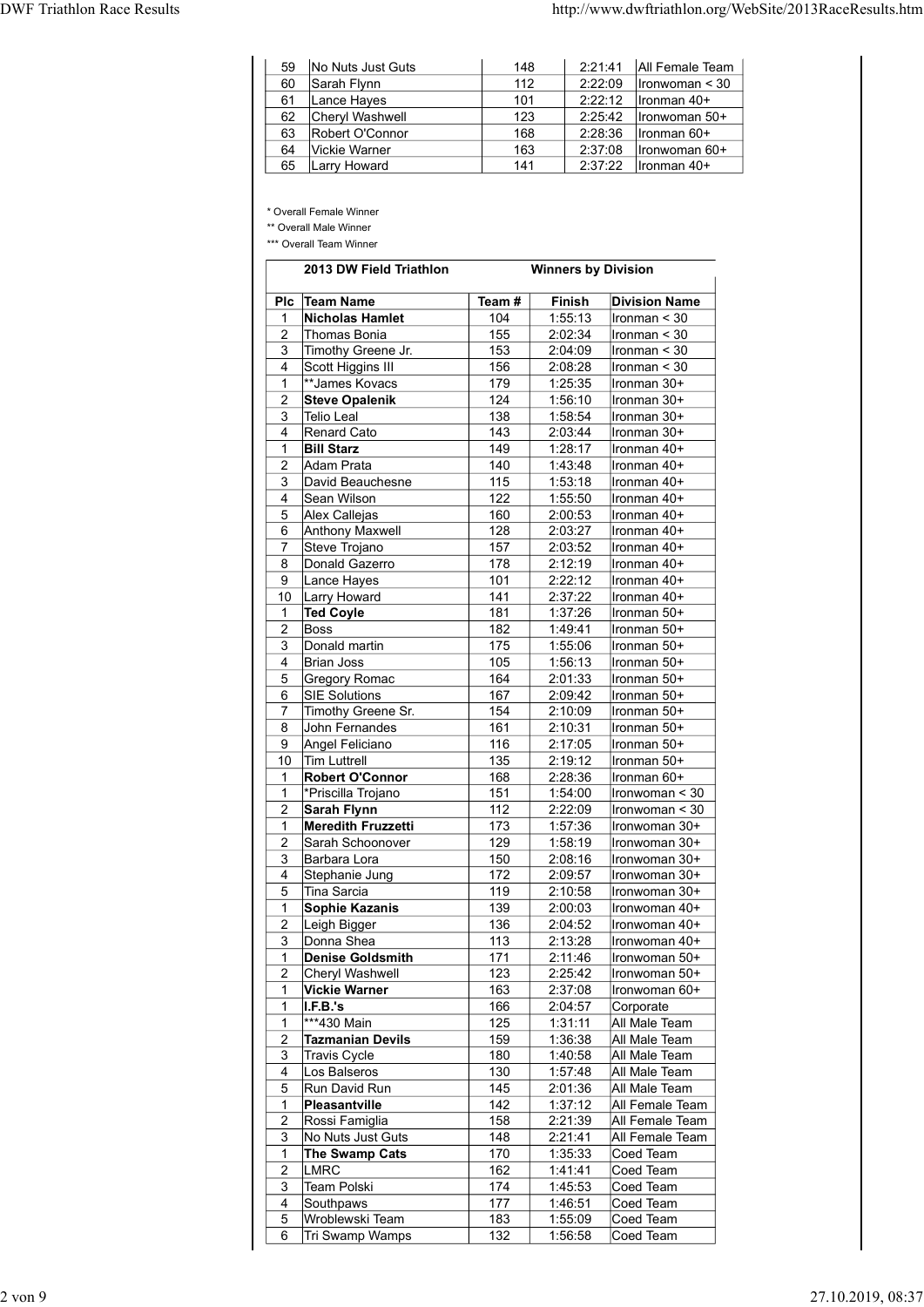| <b>DWF Triathlon Race Results</b>             |                              |                    | http://www.dwftriathlon.org/WebSite/2013RaceResults.htm |  |
|-----------------------------------------------|------------------------------|--------------------|---------------------------------------------------------|--|
| Richie's Raiders<br>$7^{\circ}$               |                              | $114$              | 1:59:10<br>Coed Team                                    |  |
| Team SRP<br>8                                 |                              | 146                | 1:59:30<br>Coed Team                                    |  |
| Tri not to die<br>9                           |                              | 144                | 2:03:04<br>Coed Team                                    |  |
| 10 Brown Chiropractic                         |                              | 165                | 2:04:52<br>Coed Team                                    |  |
| 11 Three Amigos Dos                           |                              | 176<br>127         | 2:08:15<br>Coed Team<br>2:11:54                         |  |
| 12 Three Amigos<br>Leo's Trio<br>$\mathbf{1}$ |                              | 126                | Coed Team<br>1:49:13<br>Family Team                     |  |
| 2 $M$ & M                                     |                              | 147                | 1:54:39<br>Family Team                                  |  |
| 2013 DW Field Triathlon                       |                              |                    | <b>Overall Bike Split Results</b>                       |  |
|                                               |                              |                    |                                                         |  |
| <b>Team Name</b>                              | $\overline{\mathsf{Team}}$ # |                    | <b>Bike Split Division Name</b>                         |  |
| **James Kovacs                                | 179                          | 0:37:04            | Ironman 30+                                             |  |
| ***430 Main                                   | 125                          | 0:37:49            | All Male Team                                           |  |
| Fabio Fachin +                                | 120                          | 0:38:13            | Ironman 30+                                             |  |
| The Swamp Cats<br><b>Bill Starz</b>           | 170<br>149                   | 0:38:19<br>0:39:32 | Coed Team<br>Ironman 40+                                |  |

|                         |                                               |            |                    |                        | Coed Team                         |
|-------------------------|-----------------------------------------------|------------|--------------------|------------------------|-----------------------------------|
| 7<br>8                  | Richie's Raiders<br><b>Team SRP</b>           |            | 114<br>146         | 1:59:10<br>1:59:30     | Coed Team                         |
| 9                       | Tri not to die                                |            | 144                | 2:03:04                | Coed Team                         |
| 10<br>11                | <b>Brown Chiropractic</b><br>Three Amigos Dos |            | 165<br>176         | 2:04:52<br>2:08:15     | Coed Team<br>Coed Team            |
| 12                      | Three Amigos                                  |            | 127                | 2:11:54                | Coed Team                         |
| 1<br>$\overline{2}$     | Leo's Trio<br>M & M                           |            | 126<br>147         | 1:49:13<br>1:54:39     | Family Team<br>Family Team        |
|                         |                                               |            |                    |                        |                                   |
|                         | 2013 DW Field Triathlon                       |            |                    |                        | <b>Overall Bike Split Results</b> |
|                         | Team Name                                     | Team #     |                    |                        | <b>Bike Split Division Name</b>   |
|                         | **James Kovacs                                | 179        | 0:37:04            |                        | ∣Ironman 30+                      |
| ***430 Main             | Fabio Fachin +                                | 125<br>120 | 0:37:49<br>0:38:13 |                        | All Male Team<br>Ironman 30+      |
|                         | The Swamp Cats                                | 170        | 0:38:19            | Coed Team              |                                   |
| <b>Bill Starz</b>       |                                               | 149        | 0:39:32            |                        | ∣Ironman 40+                      |
|                         | <b>Travis Cycle</b><br>Team Polski            | 180<br>174 | 0:40:55<br>0:41:15 | Coed Team              | All Male Team                     |
|                         | David Beauchesne                              | 115        | 0:41:59            |                        | Ironman 40+                       |
|                         | Tazmanian Devils                              | 159        | 0:42:38            |                        | All Male Team                     |
| <b>Ted Coyle</b>        | Donald martin                                 | 181<br>175 | 0:42:40<br>0:42:41 |                        | Ironman 50+<br>Ironman 50+        |
| Adam Prata              |                                               | 140        | 0:42:42            |                        | Ironman 40+                       |
| <b>LMRC</b>             | Wroblewski Team                               | 162<br>183 | 0:44:07<br>0:44:09 | Coed Team<br>Coed Team |                                   |
|                         | Pleasantville                                 | 142        | 0:44:11            |                        | All Female Team                   |
|                         | Gregory Romac                                 | 164        | 0:45:00            |                        | Ironman 50+                       |
| Boss                    | Sarah Schoonover                              | 182<br>129 | 0:45:23<br>0:45:50 |                        | Ironman 50+<br>Ironwoman 30+      |
|                         | Meredith Fruzzetti                            | 173        | 0:45:55            |                        | Ironwoman 30+                     |
|                         | Nicholas Hamlet                               | 104<br>177 | 0:45:56            |                        | Ironman < 30                      |
| Southpaws<br>Telio Leal |                                               | 138        | 0:46:07<br>0:46:21 | Coed Team              | Ironman 30+                       |
|                         | Sean Wilson                                   | 122        | 0:46:25            |                        | Ironman 40+                       |
| <b>Brian Joss</b>       | Steve Opalenik                                | 105<br>124 | 0:46:26<br>0:46:27 |                        | Ironman 50+<br>Ironman 30+        |
|                         | *Priscilla Trojano                            | 151        | 0:46:37            |                        | Ironwoman < 30                    |
|                         | <b>SIE Solutions</b>                          | 167        | 0:46:50            |                        | Ironman 50+                       |
|                         | <b>Brown Chiropractic</b><br>Alex Callejas    | 165<br>160 | 0:46:53<br>0:47:04 | Coed Team              | Ironman 40+                       |
|                         | Steve Trojano                                 | 157        | 0:47:05            |                        | Ironman 40+                       |
| Leo's Trio              | Denise Goldsmith                              | 126<br>171 | 0:47:09<br>0:47:36 |                        | Family Team<br>Ironwoman 50+      |
|                         | Sophie Kazanis                                | 139        | 0:47:43            |                        | Ironwoman 40+                     |
|                         | Leigh Bigger                                  | 136        | 0:47:52            |                        | Ironwoman 40+                     |
|                         | John Fernandes<br>Stephanie Jung              | 161<br>172 | 0:47:53<br>0:47:58 |                        | Ironman 50+<br>Ironwoman 30+      |
|                         | Timothy Greene Jr.                            | 153        | 0:48:10            |                        | Ironman < 30                      |
|                         | Timothy Greene Sr.                            | 154        | 0:48:42            |                        | Ironman 50+                       |
|                         | Run David Run<br>Los Balseros                 | 145<br>130 | 0:48:53<br>0:48:58 |                        | All Male Team<br>All Male Team    |
|                         | Three Amigos Dos                              | 176        | 0:50:10            | Coed Team              |                                   |
| M & M                   | Donald Gazerro                                | 178<br>147 | 0:51:32<br>0:51:37 |                        | Ironman 40+                       |
|                         | Richie's Raiders                              | 114        | 0:51:42            | Coed Team              | Family Team                       |
|                         | <b>Cheryl Washwell</b>                        | 123        | 0:52:41            |                        | Ironwoman 50+                     |
|                         | Tri not to die<br><b>Anthony Maxwell</b>      | 144<br>128 | 0:52:48<br>0:53:12 | Coed Team              | Ironman 40+                       |
|                         | Thomas Bonia                                  | 155        | 0:54:04            |                        | Ironman < 30                      |
|                         | Three Amigos                                  | 127        | 0:54:13            | Coed Team              |                                   |
|                         | Donna Shea<br><b>Renard Cato</b>              | 113<br>143 | 0:54:33<br>0:55:05 |                        | Ironwoman 40+<br>Ironman 30+      |
| <b>Team SRP</b>         |                                               | 146        | 0:55:05            | Coed Team              |                                   |
|                         | Scott Higgins III                             | 156        | 0:55:08            |                        | Ironman < 30                      |
| I.F.B.'s                | Lance Hayes                                   | 166<br>101 | 0:55:15<br>0:56:00 | Corporate              | Ironman 40+                       |
|                         | Tri Swamp Wamps                               | 132        | 0:56:06            | Coed Team              |                                   |
| <b>Tim Luttrell</b>     |                                               | 135        | 0:57:02            |                        | Ironman 50+                       |
|                         | Sarah Flynn<br>Tina Sarcia                    | 112<br>119 | 0:58:11<br>0:58:15 | Ironwoman 30+          | Ironwoman < 30                    |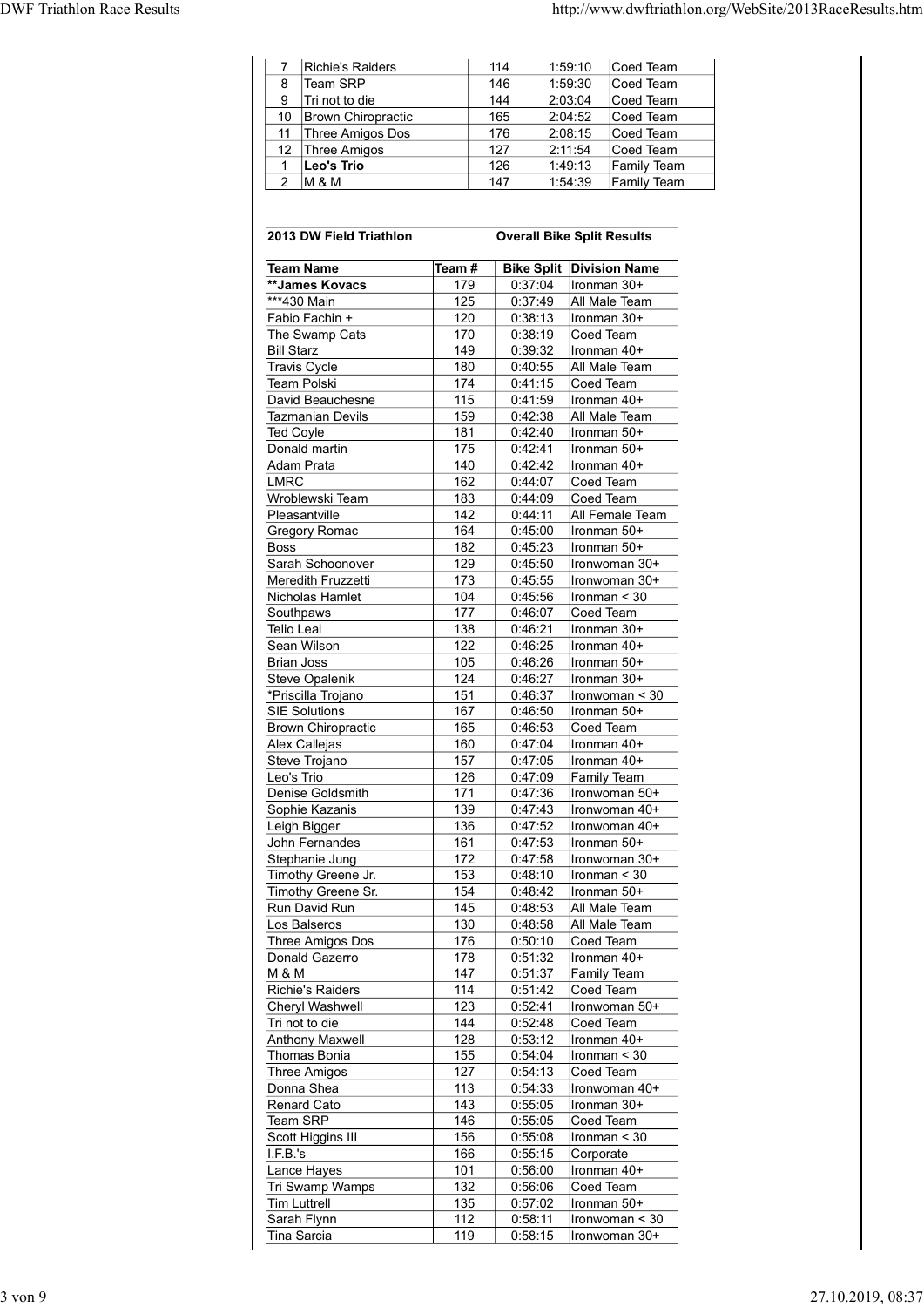| <b>DWF Triathlon Race Results</b> |                                 |            | http://www.dwftriathlon.org/WebSite/2013RaceResults.htm |  |
|-----------------------------------|---------------------------------|------------|---------------------------------------------------------|--|
|                                   |                                 |            |                                                         |  |
|                                   |                                 |            |                                                         |  |
|                                   | Angel Feliciano                 | 116        | 0:58:47<br>Ironman 50+                                  |  |
|                                   | Rossi Famiglia                  | 158        | 0:59:21<br>All Female Team                              |  |
|                                   | Vickie Warner                   | 163        | 1:03:40<br>Ironwoman 60+                                |  |
|                                   | Robert O'Connor<br>Larry Howard | 168<br>141 | 1:03:41<br>Ironman 60+<br>1:05:34<br>Ironman 40+        |  |
|                                   | Barbara Lora                    | 150        | 1:05:38<br>Ironwoman 30+                                |  |
|                                   | No Nuts Just Guts               | 148        | 1:17:08<br>All Female Team                              |  |
|                                   |                                 |            |                                                         |  |
|                                   |                                 |            |                                                         |  |
|                                   | 2013 DW Field Triathlon         |            | <b>Overall Boat Split Results</b>                       |  |
|                                   | <b>Team Name</b>                | Team $#$   | <b>Boat Split Division Name</b>                         |  |

| Angel Feliciano                           | 116        | 0:58:47            | Ironman 50+                       |
|-------------------------------------------|------------|--------------------|-----------------------------------|
| Rossi Famiglia                            | 158        | 0:59:21            | All Female Team                   |
| Vickie Warner                             | 163        | 1:03:40            | Ironwoman 60+                     |
| Robert O'Connor<br><b>Larry Howard</b>    | 168<br>141 | 1:03:41<br>1:05:34 | Ironman 60+<br>Ironman 40+        |
| Barbara Lora                              | 150        | 1:05:38            | Ironwoman 30+                     |
| No Nuts Just Guts                         | 148        | 1:17:08            | All Female Team                   |
|                                           |            |                    |                                   |
|                                           |            |                    |                                   |
| 2013 DW Field Triathlon                   |            |                    | <b>Overall Boat Split Results</b> |
| <b>Team Name</b>                          | Team#      | <b>Boat Split</b>  | <b>Division Name</b>              |
| <b>Bill Starz</b>                         | 149        | 0:22:19            | Ironman 40+                       |
| James Kovacs                              | 179        | 0:23:45            | Ironman 30+                       |
| Barbara Lora                              | 150        | 0:24:13            | Ironwoman 30+                     |
| Pleasantville<br><b>Team Polski</b>       | 142<br>174 | 0:24:16<br>0:24:28 | All Female Team<br>Coed Team      |
| Boss                                      | 182        | 0:24:58            | Ironman 50+                       |
| The Swamp Cats                            | 170        | 0:25:24            | Coed Team                         |
| Tazmanian Devils                          | 159        | 0:26:10            | All Male Team                     |
| 430 Main                                  | 125        | 0:26:17            | All Male Team                     |
| M & M<br>No Nuts Just Guts                | 147<br>148 | 0:28:16<br>0:28:20 | Family Team<br>All Female Team    |
| Ted Coyle                                 | 181        | 0:28:25            | Ironman 50+                       |
| Adam Prata                                | 140        | 0:29:01            | Ironman 40+                       |
| Southpaws                                 | 177        | 0:29:05            | Coed Team                         |
| Tri Swamp Wamps<br>Tri not to die         | 132<br>144 | 0:29:46<br>0:29:46 | Coed Team<br>Coed Team            |
| <b>Travis Cycle</b>                       | 180        | 0:30:05            | All Male Team                     |
| Run David Run                             | 145        | 0:30:12            | All Male Team                     |
| <b>Team SRP</b>                           | 146        | 0:30:13            | Coed Team                         |
| Leo's Trio                                | 126        | 0:30:34            | Family Team                       |
| <b>SIE Solutions</b><br>Wroblewski Team   | 167<br>183 | 0:31:30<br>0:31:54 | Ironman 50+<br>Coed Team          |
| Steve Trojano                             | 157        | 0:32:11            | Ironman 40+                       |
| <b>LMRC</b>                               | 162        | 0:32:31            | Coed Team                         |
| Sophie Kazanis                            | 139        | 0:32:33            | Ironwoman 40+                     |
| Anthony Maxwell                           | 128        | 0:32:53            | Ironman 40+                       |
| <b>Brian Joss</b><br>David Beauchesne     | 105        | 0:32:55            | Ironman 50+<br>Ironman 40+        |
| <b>Richie's Raiders</b>                   | 115<br>114 | 0:33:23<br>0:33:24 | Coed Team                         |
| Rossi Famiglia                            | 158        | 0:34:22            | All Female Team                   |
| I.F.B.'s                                  | 166        | 0:35:11            | Corporate                         |
| Donald Gazerro                            | 178        | 0:35:24            | Ironman 40+                       |
| John Fernandes                            | 161<br>176 | 0:35:27<br>0:35:38 | Ironman 50+<br>Coed Team          |
| Three Amigos Dos<br><b>Steve Opalenik</b> | 124        | 0:35:39            | Ironman 30+                       |
| Alex Callejas                             | 160        | 0:35:48            | Ironman 40+                       |
| Priscilla Trojano                         | 151        | 0:35:54            | Ironwoman < 30                    |
| Thomas Bonia                              | 155        | 0:35:57            | Ironman < 30                      |
| Scott Higgins III                         | 156<br>164 | 0:35:59<br>0:36:11 | Ironman < 30<br>Ironman 50+       |
| Gregory Romac<br><b>Renard Cato</b>       | 143        | 0:36:15            | Ironman 30+                       |
| Donald martin                             | 175        | 0:36:22            | Ironman 50+                       |
| <b>Telio Leal</b>                         | 138        | 0:36:25            | Ironman 30+                       |
| Donna Shea                                | 113        | 0:36:38            | Ironwoman 40+                     |
| <b>Three Amigos</b><br>Los Balseros       | 127<br>130 | 0:36:43<br>0:36:59 | Coed Team<br>All Male Team        |
| Timothy Greene Sr.                        | 154        | 0:37:13            | Ironman 50+                       |
| <b>Tina Sarcia</b>                        | 119        | 0:37:13            | Ironwoman 30+                     |
| Nicholas Hamlet                           | 104        | 0:37:28            | Ironman < 30                      |
| Timothy Greene Jr.                        | 153        | 0:37:46            | Ironman < 30                      |
| Sean Wilson<br>Sarah Schoonover           | 122<br>129 | 0:38:11<br>0:38:27 | Ironman 40+<br>Ironwoman 30+      |
| Meredith Fruzzetti                        | 173        | 0:38:30            | Ironwoman 30+                     |
| Stephanie Jung                            | 172        | 0:39:12            | Ironwoman 30+                     |
| Leigh Bigger                              | 136        | 0:39:13            | Ironwoman 40+                     |
| <b>Vickie Warner</b>                      | 163        | 0:39:25            | Ironwoman 60+                     |
| <b>Tim Luttrell</b><br>Denise Goldsmith   | 135<br>171 | 0:39:43            | Ironman 50+<br>Ironwoman 50+      |
| Sarah Flynn                               | 112        | 0:39:58<br>0:40:04 | Ironwoman < 30                    |
| Angel Feliciano                           | 116        | 0:41:37            | Ironman 50+                       |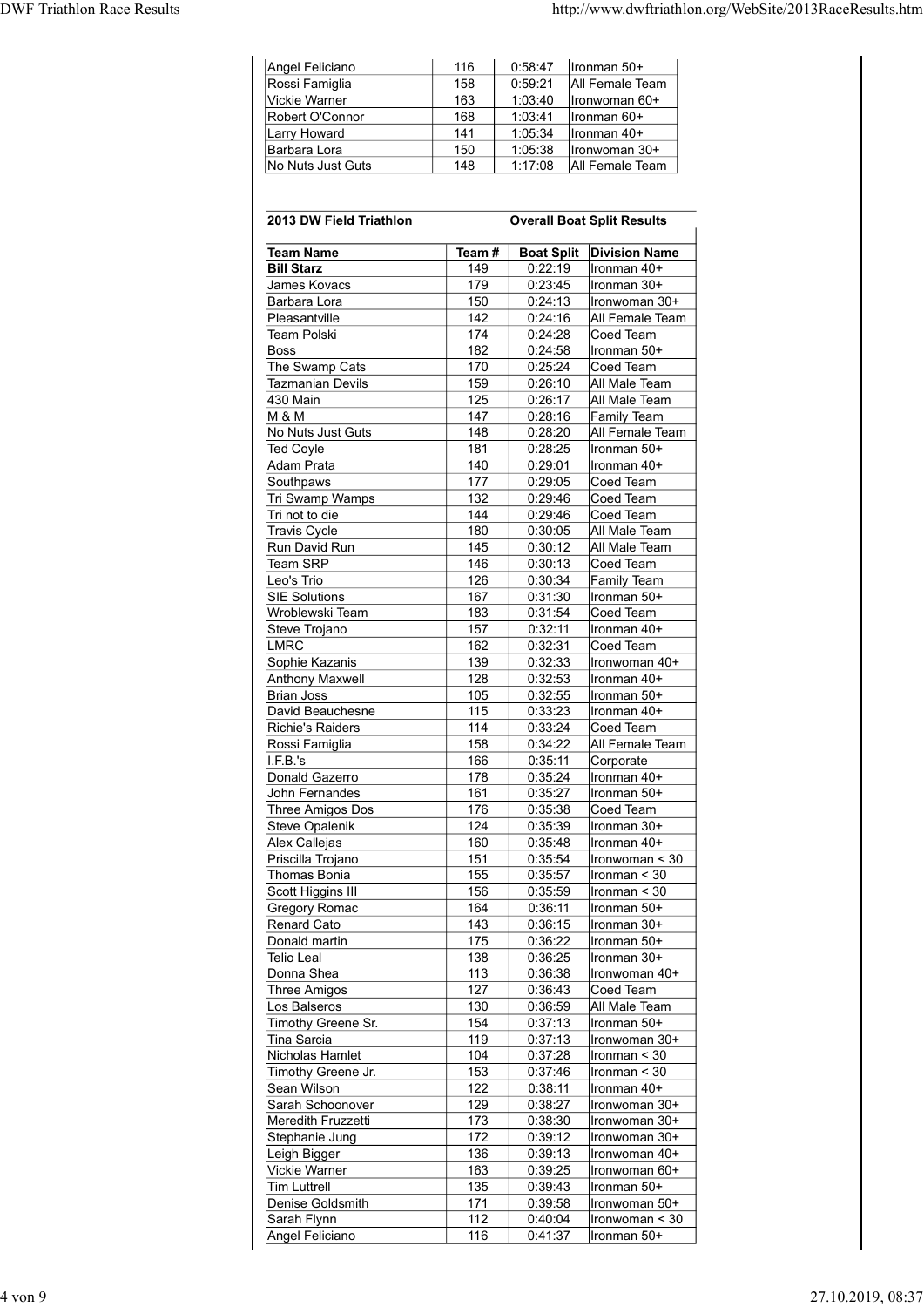|                                   |                                                     |                    | http://www.dwftriathlon.org/WebSite/2013RaceResults.htm |
|-----------------------------------|-----------------------------------------------------|--------------------|---------------------------------------------------------|
|                                   |                                                     |                    |                                                         |
| <b>Cheryl Washwell</b>            | 123<br>101                                          | 0:42:05<br>0:42:13 | Ironwoman 50+<br>Ironman 40+                            |
| Lance Hayes                       | 165                                                 | 0:43:23            | Coed Team                                               |
| <b>DWF Triathlon Race Results</b> | <b>Brown Chiropractic</b><br>Robert O'Connor<br>168 | 0:45:21            | Ironman 60+                                             |
| <b>Larry Howard</b>               | 141                                                 | 0:45:53            | Ironman 40+                                             |
|                                   | 2013 DW Field Triathlon                             |                    | <b>Overall Run Split Results</b>                        |
| Team Name                         | Team # $\vert$                                      |                    | <b>Run Split</b> Division Name                          |

|                                               |            |                    | http://www.dwftriathlon.org/WebSite/2013RaceResults.htm |
|-----------------------------------------------|------------|--------------------|---------------------------------------------------------|
|                                               |            |                    |                                                         |
|                                               |            |                    |                                                         |
| Cheryl Washwell<br>Lance Hayes                | 123<br>101 | 0:42:05<br>0:42:13 | Ironwoman 50+<br>Ironman 40+                            |
| <b>Brown Chiropractic</b>                     | 165        | 0:43:23            | Coed Team                                               |
| Robert O'Connor                               | 168        | 0:45:21            | Ironman 60+                                             |
| <b>Larry Howard</b>                           | 141        | 0:45:53            | Ironman 40+                                             |
|                                               |            |                    |                                                         |
| 2013 DW Field Triathlon                       |            |                    | <b>Overall Run Split Results</b>                        |
| <b>Team Name</b>                              | Team#      | <b>Run Split</b>   | <b>Division Name</b>                                    |
| **James Kovacs                                | 179        | 0:24:46            | Ironman 30+                                             |
| <b>LMRC</b>                                   | 162        | 0:25:03            | Coed Team                                               |
| <b>Ted Coyle</b>                              | 181        | 0:26:21            | Ironman 50+                                             |
| <b>Bill Starz</b><br>***430 Main              | 149<br>125 | 0:26:26<br>0:27:05 | Ironman 40+<br>All Male Team                            |
| <b>Tazmanian Devils</b>                       | 159        | 0:27:50            | All Male Team                                           |
| Pleasantville                                 | 142        | 0:28:45            | All Female Team                                         |
| <b>Travis Cycle</b><br>Tri Swamp Wamps        | 180<br>132 | 0:29:58<br>0:31:06 | All Male Team<br>Coed Team                              |
| Sean Wilson                                   | 122        | 0:31:14            | Ironman 40+                                             |
| *Priscilla Trojano                            | 151        | 0:31:29            | Ironwoman < 30                                          |
| Leo's Trio                                    | 126        | 0:31:30            | Family Team                                             |
| Southpaws<br>Nicholas Hamlet                  | 177<br>104 | 0:31:39<br>0:31:49 | Coed Team<br>Ironman < 30                               |
| The Swamp Cats                                | 170        | 0:31:50            | Coed Team                                               |
| Los Balseros                                  | 130        | 0:31:51            | All Male Team                                           |
| Adam Prata<br><b>Renard Cato</b>              | 140<br>143 | 0:32:05<br>0:32:24 | Ironman 40+<br>Ironman 30+                              |
| <b>Thomas Bonia</b>                           | 155        | 0:32:33            | Ironman < 30                                            |
| Meredith Fruzzetti                            | 173        | 0:33:11            | Ironwoman 30+                                           |
| Sarah Schoonover<br><b>Richie's Raiders</b>   | 129<br>114 | 0:34:02<br>0:34:04 | Ironwoman 30+<br>Coed Team                              |
| <b>Steve Opalenik</b>                         | 124        | 0:34:04            | Ironman 30+                                             |
| Team SRP                                      | 146        | 0:34:12            | Coed Team                                               |
| I.F.B.'s                                      | 166        | 0:34:31            | Corporate                                               |
| <b>Brown Chiropractic</b><br><b>M &amp; M</b> | 165<br>147 | 0:34:36<br>0:34:46 | Coed Team<br>Family Team                                |
| Tina Sarcia                                   | 119        | 0:35:30            | Ironwoman 30+                                           |
| Donald martin                                 | 175        | 0:36:03            | Ironman 50+                                             |
| <b>Telio Leal</b><br>No Nuts Just Guts        | 138<br>148 | 0:36:08<br>0:36:13 | Ironman 30+<br>All Female Team                          |
| Angel Feliciano                               | 116        | 0:36:41            | Ironman 50+                                             |
| <b>Brian Joss</b>                             | 105        | 0:36:52            | Ironman 50+                                             |
| Scott Higgins III                             | 156        | 0:37:21            | Ironman < 30                                            |
| <b>Anthony Maxwell</b><br>Leigh Bigger        | 128<br>136 | 0:37:22<br>0:37:47 | Ironman 40+<br>Ironwoman 40+                            |
| David Beauchesne                              | 115        | 0:37:56            | Ironman 40+                                             |
| Alex Callejas                                 | 160        | 0:38:01            | Ironman 40+                                             |
| Timothy Greene Jr.<br>Barbara Lora            | 153<br>150 | 0:38:13<br>0:38:25 | Ironman < 30<br>Ironwoman 30+                           |
| Wroblewski Team                               | 183        | 0:39:06            | Coed Team                                               |
| Boss                                          | 182        | 0:39:20            | Ironman 50+                                             |
| Robert O'Connor                               | 168        | 0:39:34            | Ironman 60+                                             |
| Sophie Kazanis<br>Team Polski                 | 139<br>174 | 0:39:47<br>0:40:10 | Ironwoman 40+<br>Coed Team                              |
| Gregory Romac                                 | 164        | 0:40:22            | Ironman 50+                                             |
| Tri not to die                                | 144        | 0:40:30            | Coed Team                                               |
| <b>Three Amigos</b>                           | 127        | 0:40:58            | Coed Team                                               |
| Donna Shea<br><b>Tim Luttrell</b>             | 113<br>135 | 0:42:17<br>0:42:27 | Ironwoman 40+<br>Ironman 50+                            |
| Three Amigos Dos                              | 176        | 0:42:27            | Coed Team                                               |
| Run David Run                                 | 145        | 0:42:31            | All Male Team                                           |
| Stephanie Jung<br>Sarah Flynn                 | 172<br>112 | 0:42:47<br>0:43:54 | Ironwoman 30+<br>Ironwoman < 30                         |
| Lance Hayes                                   | 101        | 0:43:59            | Ironman 40+                                             |
| Denise Goldsmith                              | 171        | 0:44:12            | Ironwoman 50+                                           |
| Timothy Greene Sr.                            | 154        | 0:44:14            | Ironman 50+                                             |
| Steve Trojano<br>Donald Gazerro               | 157<br>178 | 0:44:36<br>0:45:23 | Ironman 40+<br>Ironman 40+                              |
| Larry Howard                                  | 141        | 0:45:55            | Ironman 40+                                             |
| John Fernandes                                | 161        | 0:47:11            | Ironman 50+                                             |
| Rossi Famiglia                                | 158        | 0:47:56            | All Female Team                                         |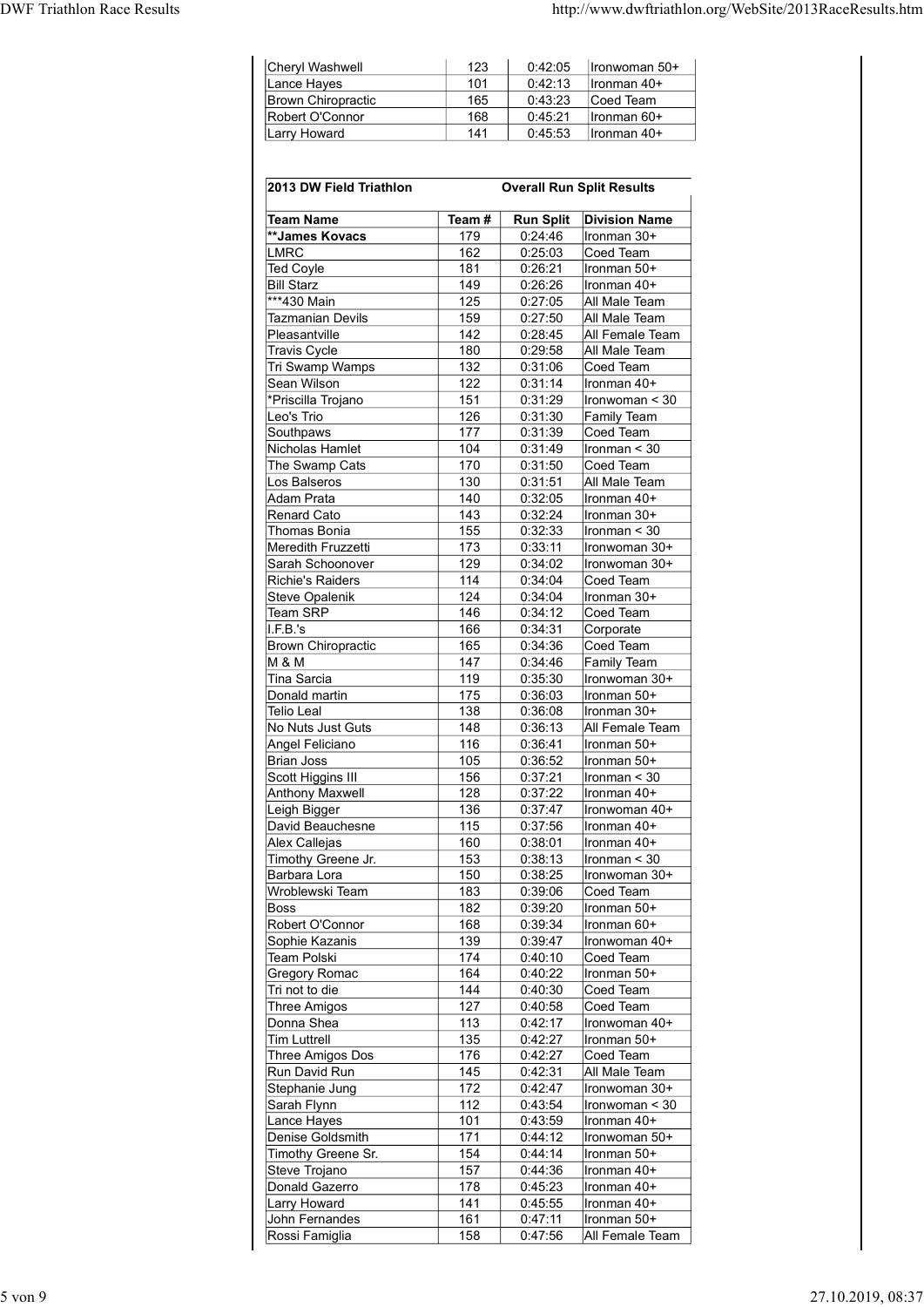| <b>DWF Triathlon Race Results</b> | http://www.dwftriathlon.org/WebSite/2013RaceResults.htm                                                                                                                |  |
|-----------------------------------|------------------------------------------------------------------------------------------------------------------------------------------------------------------------|--|
|                                   |                                                                                                                                                                        |  |
|                                   | <b>Cheryl Washwell</b><br>123<br>0:50:56<br>Ironwoman 50+<br>167<br><b>SIE Solutions</b><br>0:51:22<br>Ironman 50+<br>163<br>Vickie Warner<br>0:54:03<br>Ironwoman 60+ |  |
|                                   | * Overall Female Winner<br>** Overall Male Winner                                                                                                                      |  |
|                                   | *** Overall Team Winner                                                                                                                                                |  |